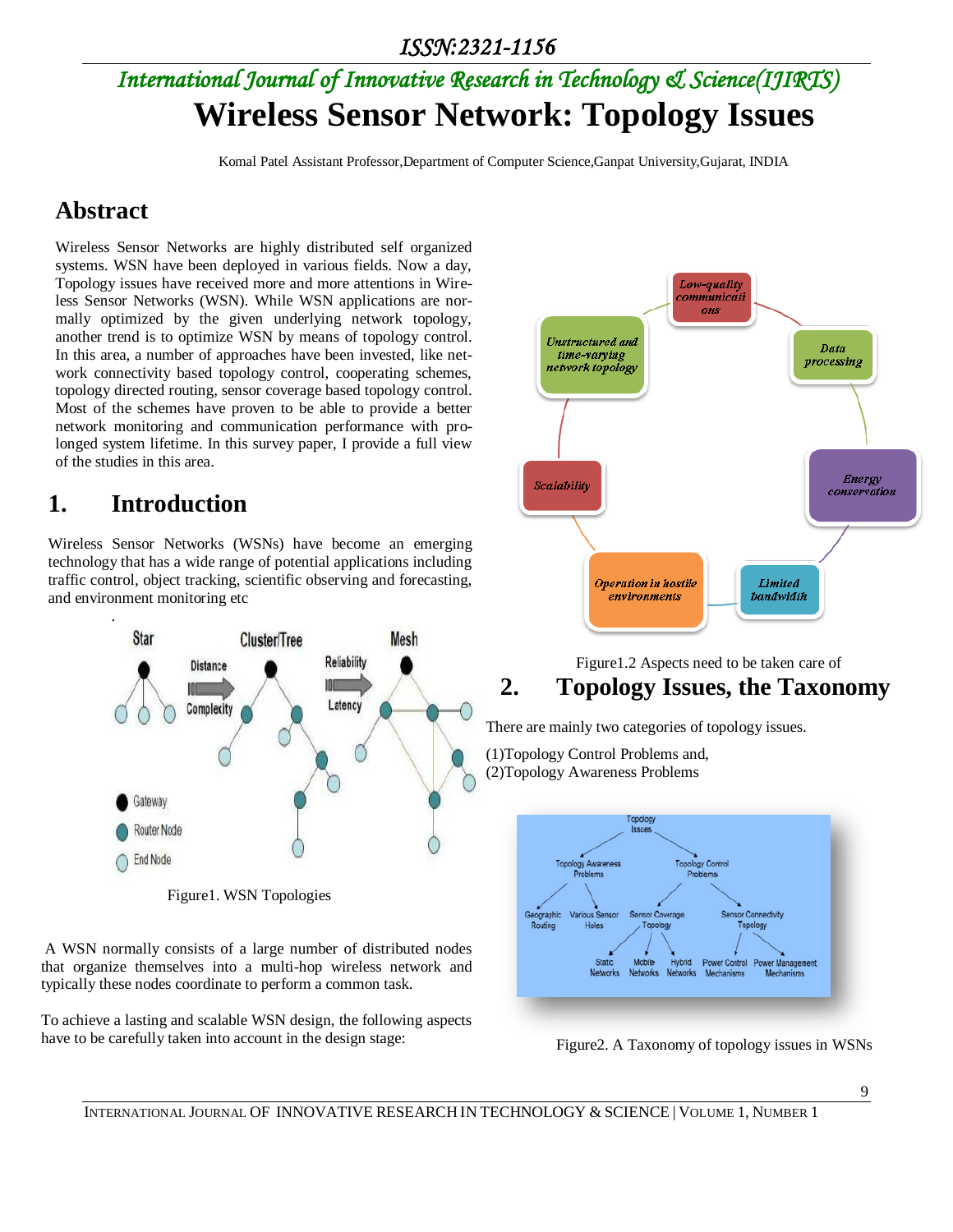# *International Journal of Innovative Research in Technology & Science(IJIRTS)*

## **2.1 Topology Control Problems**

It can be further divided into two categories:

#### **2.1.1 Sensor Coverage Topology**

The coverage topology describes the topology of sensor coverage and is concerned about how to maximize a reliable sensing area while consuming less power. There are three categories into Sensor Coverage Topology: Static Network, Mobile Network and Hybrid Network.

#### Static Network:

For a static sensor network, proposed approaches have different coverage objectives. I introduce these approaches separately.

#### Partial Coverage:

WSN system functioning time by keeping only a necessary set of sensors working in case the node deployment density is much higher than necessary. PEAS protocol consists of two algorithms: Probing Environment and Adaptive Sleeping.

#### Single Coverage:

The Optimal Geographical Density Control (OGDC) protocol tries to minimize the overlap of sensing areas of all sensor nodes for cases when  $\text{Rc} \geq 2\text{Rs}$  where  $\text{Rc}$  is the node communication range and Rs is the node sensing range. OGDC is a fully localized algorithm but the node location is needed as a pre-knowledge.

#### Multiple coverage:

A distributed density control algorithm based on time synchronization among the neighbors. A node can decide its on-duty time such that the whole grid still gets the required degree of coverage.

#### Mobile Network:

The deployment schemes for movable sensors. Given an area to be monitored, the proposed distributed self-deployment protocols first discover the existence of coverage holes in the target area then calculate the target positions and move sensors to diminish the coverage holes. The sensor network in the viewpoint of virtual forces, nodes only use their sensed information to make moving decisions. It is a cost effective and no communication among the nodes or localization information is needed. For the DSS (Distributed Self-Spreading) algorithm proposed, sensors are randomly deployed initially. They start moving based on partial forces exerted by the neighbors. The forces exerted on each node by its neighbors depend on the local density of deployment and on the distance between the node and the neighbor. Hybrid Network:

The coverage scenario with only some of the sensors are capable of moving has been under active research, especially in the field of

robotics for exploration purpose. The movement capable sensors can help in deployment and network repair by moving to appropriate locations within the field to achieve desired level of coverage. Combined solution for the exploration and coverage of a given target area. The coverage problem is solved with the help of a constantly moving robot in a given target area. The algorithm does not consider the communications between the deployed nodes. All decisions are made by the robot by directly communicating with a neighbor sensor node. Single coverage problem by moving the available mobile sensors in a hybrid network to heal coverage holes

#### **2.1.2 Sensor Connectivity Topology**

The connectivity topology on the other hand is more concern more about network connectivity and emphasizes the message retrieve and delivery in the network. Two kinds of mechanisms have been utilized to maintain an efficient sensor connectivity topology:

| Category                  | Approach                  | <b>Characteristics</b>                                         |
|---------------------------|---------------------------|----------------------------------------------------------------|
| Static<br>Network         | Partial<br>Coverage       | Distributed sleeping schedule                                  |
|                           |                           | Distributed sleeping schedule,<br>guarantee finite delay bound |
|                           | Single<br>Coverage        | Residual energy consideration                                  |
|                           |                           | Sector based coverage calculations                             |
|                           |                           | Uniform disk sensing model                                     |
|                           | Multiple<br>Coverage      | Configurable degree of coverage.                               |
|                           |                           | Non-unit disk model supported                                  |
|                           |                           | Grid based differentiated degree of<br>coverage                |
| Mobile<br>Networks        | Computational<br>Geometry | Localized, Scalable, Distributed.                              |
|                           |                           | Single coverage based. Residual energy<br>considerations.      |
|                           | <b>Virtual Forces</b>     | Scalable, Distributed. No local<br>communication required.     |
|                           |                           | Scalable, Distributed. Residual energy<br>based.               |
| Hybrid<br><b>Networks</b> | Single Mobile<br>sensor   | Distributed. No multi-hop<br>communications.                   |
|                           | Multiple<br>Mobile Sensor | Voronoi diagram is used for single<br>coverage requirement.    |

#### Power Control Mechanisms:

The goal of power control mechanisms is to dynamically change the nodes' transmitting range in order to maintain some property of the communication graph, while reducing the energy consumed by node transceivers because they are one of the primary sources of energy consumption in WSNs. Power control mechanisms are fundamental to achieving a good network energy efficiency. Power control is studied in homogeneous and non-homogeneous scenarios which can be distinguished by examine if the nodes have the same transmitting range or not. For homogeneous network, the CTR (Critical Transmitting Range) problem has been investigated in theoretical ways as well as practical viewpoints. A distributed protocol, called COM-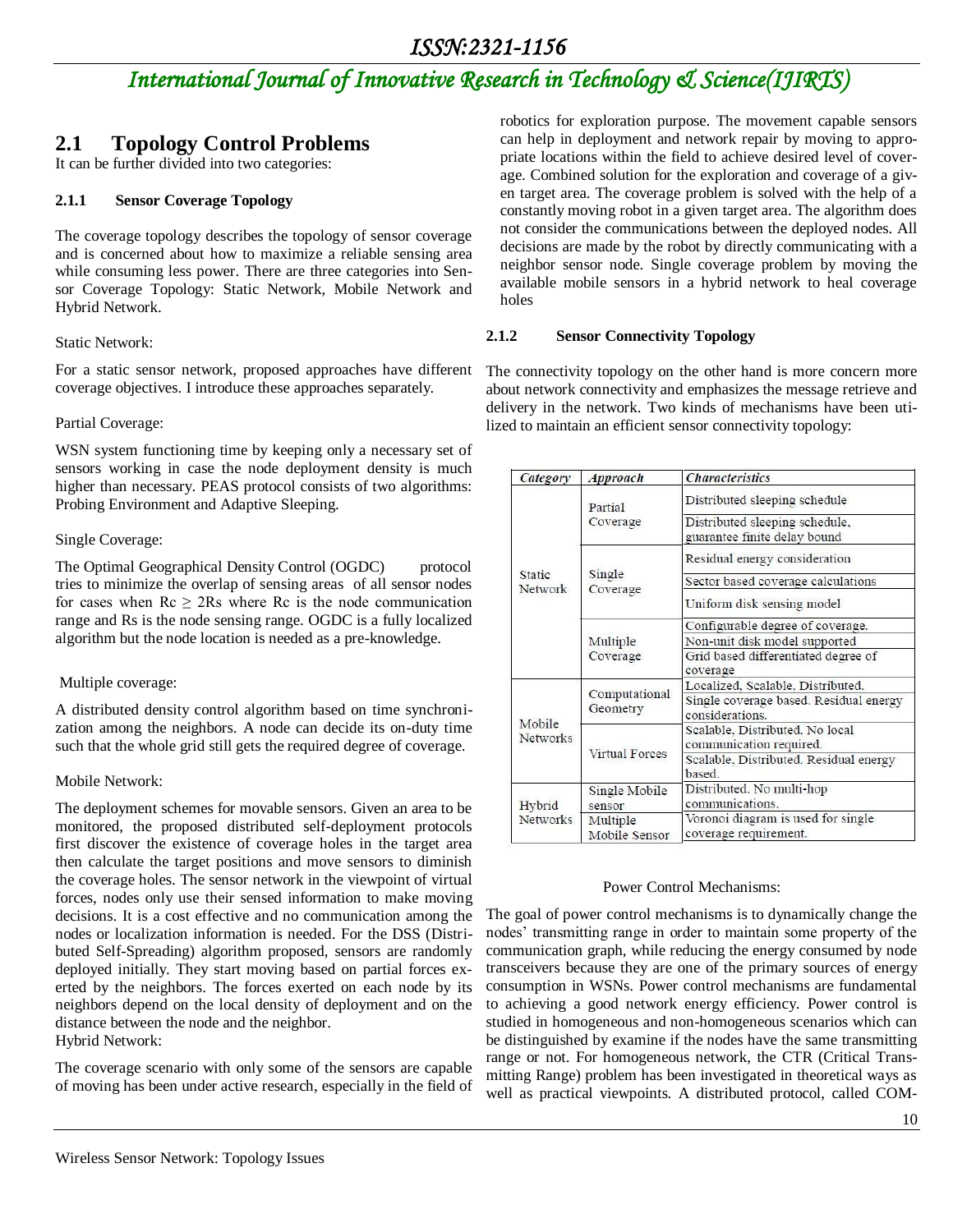### *ISSN:2321-1156*

# *International Journal of Innovative Research in Technology & Science(IJIRTS)*

range needed to ensure network connectivity. They show that setting the transmitting range to this value has the beneficial effects of maximizing network capacity, reducing the contention to access the wireless channel, and minimizing energy consumption. the tradeoff between the transmitting range and the size of the largest connected component in the communication graph. The experimental results presented show that, in sparse two and three-dimensional networks, the transmitting range can be reduced significantly if weaker requirements on connectivity are acceptable: halving the critical transmitting range, the largest connected component has an average size of approximately 0*.*9*n*. This means that a considerable amount of energy is spent to connect relatively few nodes. Nonhomogeneous networks are more challenging because nodes are allowed to have different transmitting ranges. The problem of assigning a transmitting range to nodes in such a way that the resulting communication graph is strongly connected and the energy cost is minimum is called the Rang Assignment (RA) problem. It is shown to be NP-hard in the case of 2D and 3D networks. However the optimal solution can be approximated within a factor of 2 using the range assignment generated. An important variant of RA has been recently studied is based on the concept of symmetry of the communication graph. Due to the high overhead needed to handle unidirectional links in routing protocols or MAC protocols which are naturally designed to work under the symmetric assumption, Symmetric Range Assignment (SRA) shows more practical significance. However, SRA remains NP-hard in 2D and 3D networks, and it even incurs a considerable additional energy cost over RA. I can refine SRA to WSRA (Weakly Symmetric Range Assignment) which weakens the requirement that the communication graph contains only bidirectional links by allowing the existence of the unidirectional links but requiring the symmetric sub graph of the communication graph resulting from RA connected. In the released WSRA problem, only marginal effect on the energy cost has been induced while the desired symmetry property has been kept.

#### Power Management Mechanisms:

Power management is concerned of which set of nodes should be turned on/off and when, for the purpose of constructing energy saving topology to prolong the network lifetime. It can utilize information available from all the layers in the protocol stack. In GAF approach, nodes use location information to divide the field into fixed square grids. The size of each grid stays constant, regardless of node density. Nodes within a grid switch between sleeping and listening mode, with the guarantee that one node in each grid stays up so that a dynamic routing backbone is maintained to forward packets. Span, a power saving topology maintenance algorithm for multi-hop ad hoc wireless networks which adaptively elects coordinators from all nodes to form a routing backbone and turn off other nodes' radio receivers most of the time to conserve power. STEM approach, which exploits the time dimension rather than the node density dimension to control a power saving topology of active nodes. They switch nodes between two states, "transfer state" and "monitoring state". Data are only forwarded in the transfer state. In the monitoring state, nodes remain their radio off and will switch

POW that attempts to determine the minimum common transmitting into transfer state to be an initiator node on event detected. The extended study on combining STEM and GAF shows the potential of further power saving by exploiting both time dimension and node density dimension.

### **2.2 Topology Awareness Problems**

It includes geographic routing problems and sensor holes problems. Geographic routing uses geographic and topological information of the network to achieve optimal routing schemes with high routing efficiency and low power consumption.

Various sensor holes, such as Jamming holes, sink/black holes and worm holes, may form in a WSN and create network topology variations which trouble the upper layer applications. For examples, intense communication may cause jamming holes which will fail to deliver message to exterior nodes. Sink/Black holes and worm holes are caused by nodes exhausted around sink node or pretended sinks or by malicious nodes. If sensor holes issues are not treated carefully, they will create costly routing table and exhaust the intermediate nodes rapidly.

#### Geographic Routing:

Geographic routing approach relies on greedy forwarding to route packets based on nodes' local information on the network topology. The protocol starts in greedy forwarding mode, and assumes the location information of sensor nodes can be obtained by supporting systems. GPSR recovers from local maximum position by using perimeter rouging mode and the right-hand rule. kis et al. propose the Compass Routing algorithm and FACE-1 algorithms that guarantees the destination is reached even when local minimum phenomenon occurs in greedy forwarding. Similar to the work in, Bose et al. propose the FACE-2 routing algorithm. In contrast to GPSR, routing in FACE-2 is done through the perimeter of the Gabriel Graph (CG) formed at each node. It also modifies the FACE-1 so that the perimeter traversal follows the next edge whenever that edge crosses the line from the source to destination. Obviously, the downside of FACE-2 is that it consumes more energy in the perimeter nodes.

#### Hole Problems:

For most of the geographic routing schemes, a routing hole consists of a region in the sensor network, where either node are not available or the available nodes cannot participate in the actual routing of the data due to various possible reasons. In order to prevent the infection to the packet delivery by sensor holes, the geographic routing schemes do not provide methods to detect and localize the holes. Theoretical work on determining sensor holes in which so-called *stuck node* is defined and an algorithm called *BOUNDHOLE* is proposed to find the holes utilizing the strong stuck nodes. Study an application specific scenario for the underground monitoring in coal mine. They propose a topology maintenance protocol SASA, which claims to rapidly detect the structure variation during underground